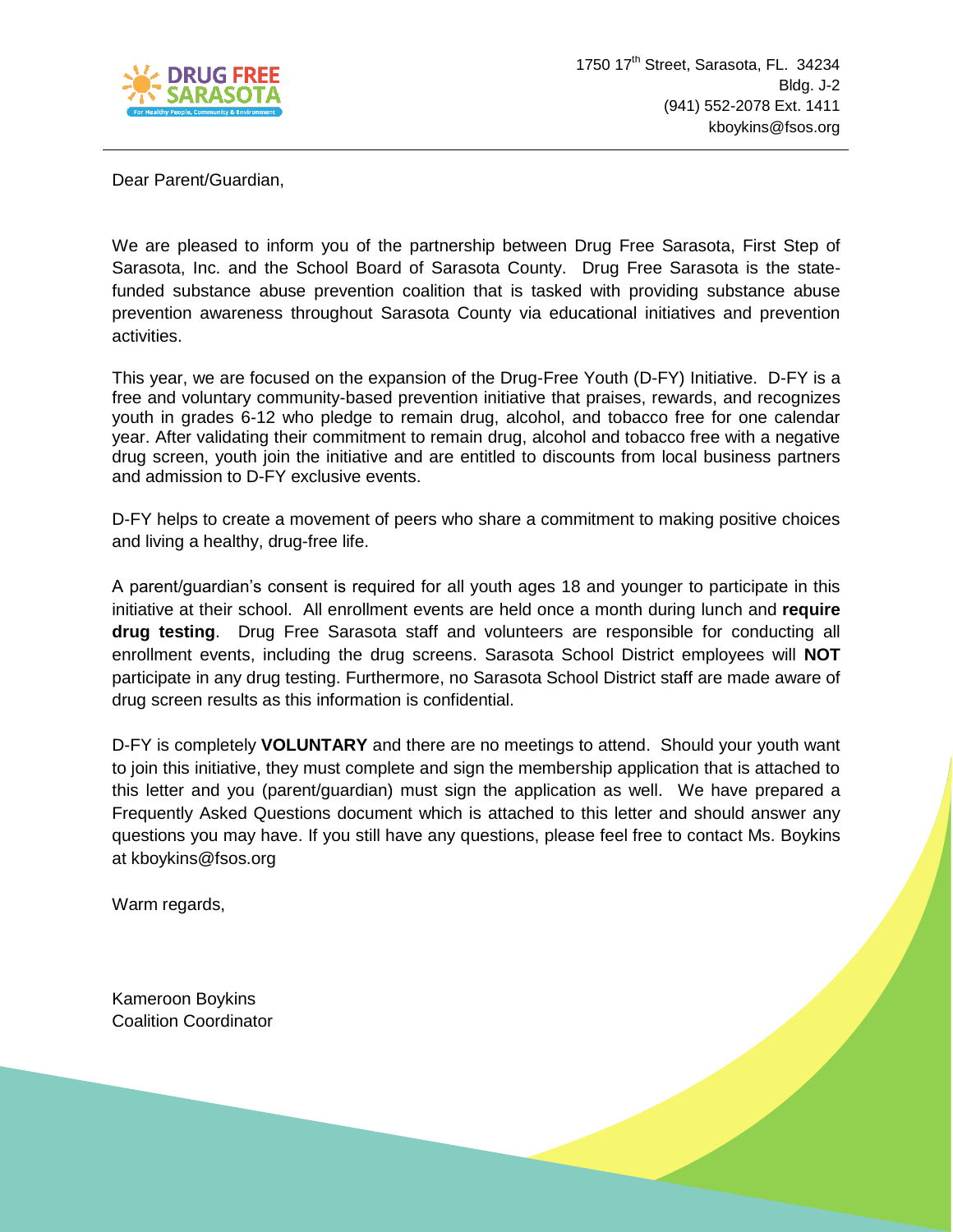# **Frequently Asked Questions**

## 1. **How does my youth join the initiative**?

- a. Bring the completed application signed by both youth **and** parent/guardian to the next enrollment event.
- b. Enrollment events are held monthly at your youth's school.
- c. Enrollment events are conducted during your youth's lunch periods in the gymnasium to:
	- i. Enroll students who ride the school bus and would not be able to join after school.
	- ii. Enroll students who participate in extracurricular activities after school and would not be able to join.
	- iii. Discourage interference with the youth's academic schedule.
- d. Your youth can decide to join before or after they eat lunch.

# 2. **Does my youth have to be drug screened to join the initiative**?

- a. Yes, all youth must validate their commitment to being drug, alcohol, and tobacco free by presenting a negative drug screen.
- 3. **Will school faculty be notified if my child tests positive for substances**?
	- a. No, school staff are **never** notified of student's screening results whether they are positive or negative.

### 4. **Are parents/guardians notified of positive screening results**?

- a. Yes, parents/guardians are contacted by the community-based organization and notified of their youth's positive screen and are provided local resources for support.
- 5. **If my child is taking prescription medication for ADHD will their drug screen present positive**?
	- a. Yes, this is considered a false positive. If the parent has not sent verification of their child's prescription in advance, the parent will be contacted to verify that their child is taking prescription medicine.
	- b. Parents are **always** contacted when there are false positives (prescription medicines) or actual positives (illicit substance use).

### 6. **What if I do not want my youth to join D-FY**?

- a. Do not complete and return the membership application.
- 7. **What if I want my youth to join and they do not want to join**?
	- a. No youth can be mandated to join D-FY, it is a voluntary initiative.
	- b. Any youth who comes to an enrollment event and expresses that they do not want to join, will not be screened to become a part of the initiative.
- 8. **If I know that my youth is using drugs, can I use the enrollment events as a means to validate my concerns**?
	- a. No, D-FY is a community-based initiative that rewards youth who are drug-free.
- 9. **What if my youth forgot to bring their completed application to their enrollment event**?
	- a. Enrollment events are conducted monthly at your youth's school. Bring the completed application to the next assigned event.